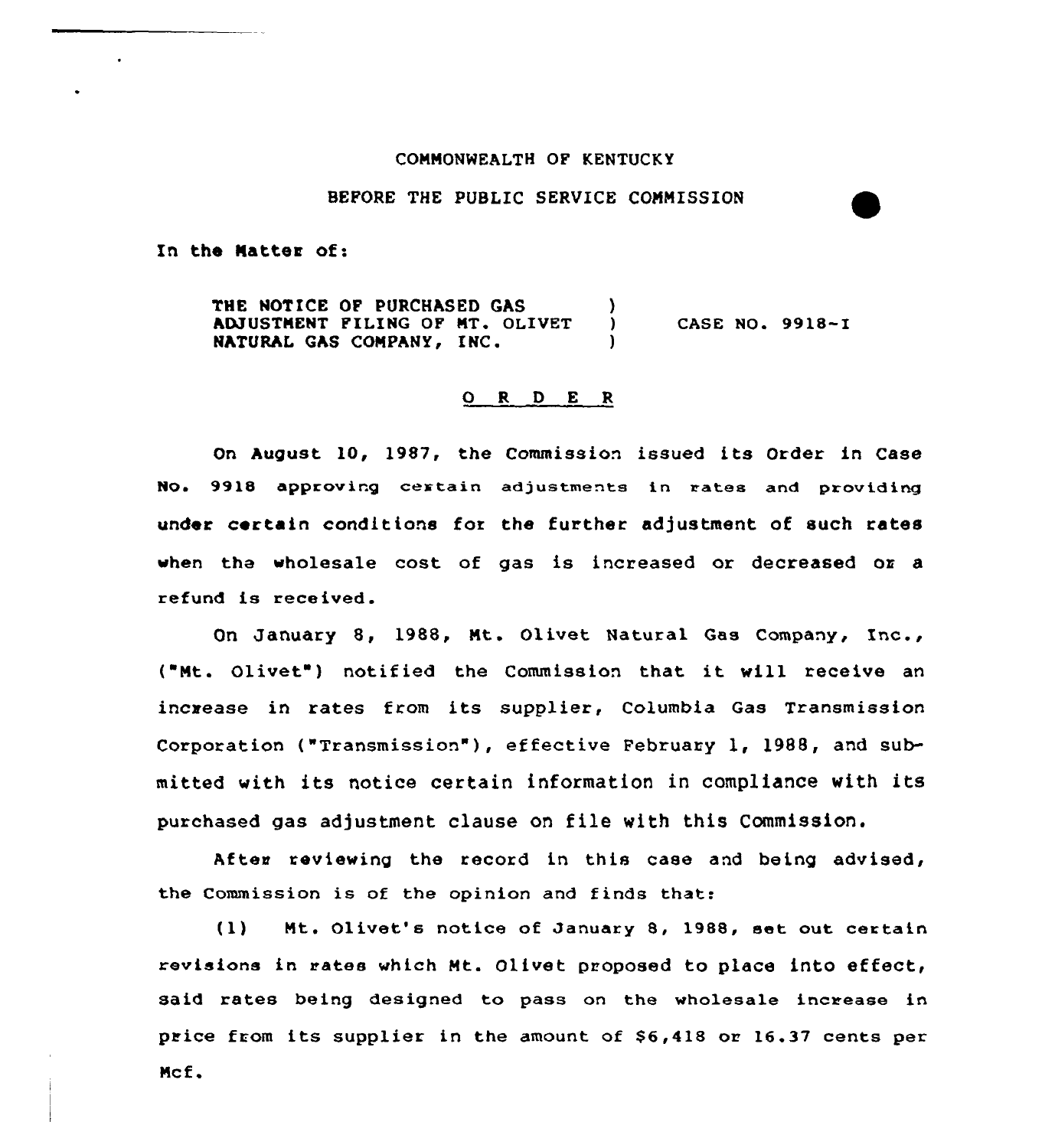(2) Transmission filed revised rates with the Federal Energy Regulatory Commission ("FERC") to be effective February 1, 1988, including a fixed monthly charge attributable to contract refOrmatiOn COStS. PERL has not yet ruled on the fixed monthly chaxge attributable to contract reformation costs.

(3) In its purchased gas adjustment filings, Nt. Olivet has used incorrect base mates in setting out its adjusted rates for any increase or decrease in gas purchases. In all future filings, Nt. Olivet should use the approved rates in the most recent case to apply any increase or decrease to gas purchases.

(4) Nt. Olivet's corrected adjustments in rates under the purchased gas adjustment provisions approved by the Commission in its Order in Case No. 9918 dated August 10, 1987, are fair, just, and reasonable and in the public interest and should be effective with gas supplied on and after February 1, 1988. Nt. olivet'e rates should be subject to refund because FERC has not yet ruled on the monthly charge attributable to contract information charges.

IT IS THEREFORE ORDERED thati

(1) The rates in the Appendix to this order be and they hereby are authorized effective with gas supplied on and after Pebruary 1, 1988, subject to refund.

(2) In all future purchased gas adjustment filings, Nt. Olivet shall use the approved rates from the most recent case to adjust for any incxease or decrease in its purchased gas adjustment clause.

 $-2-$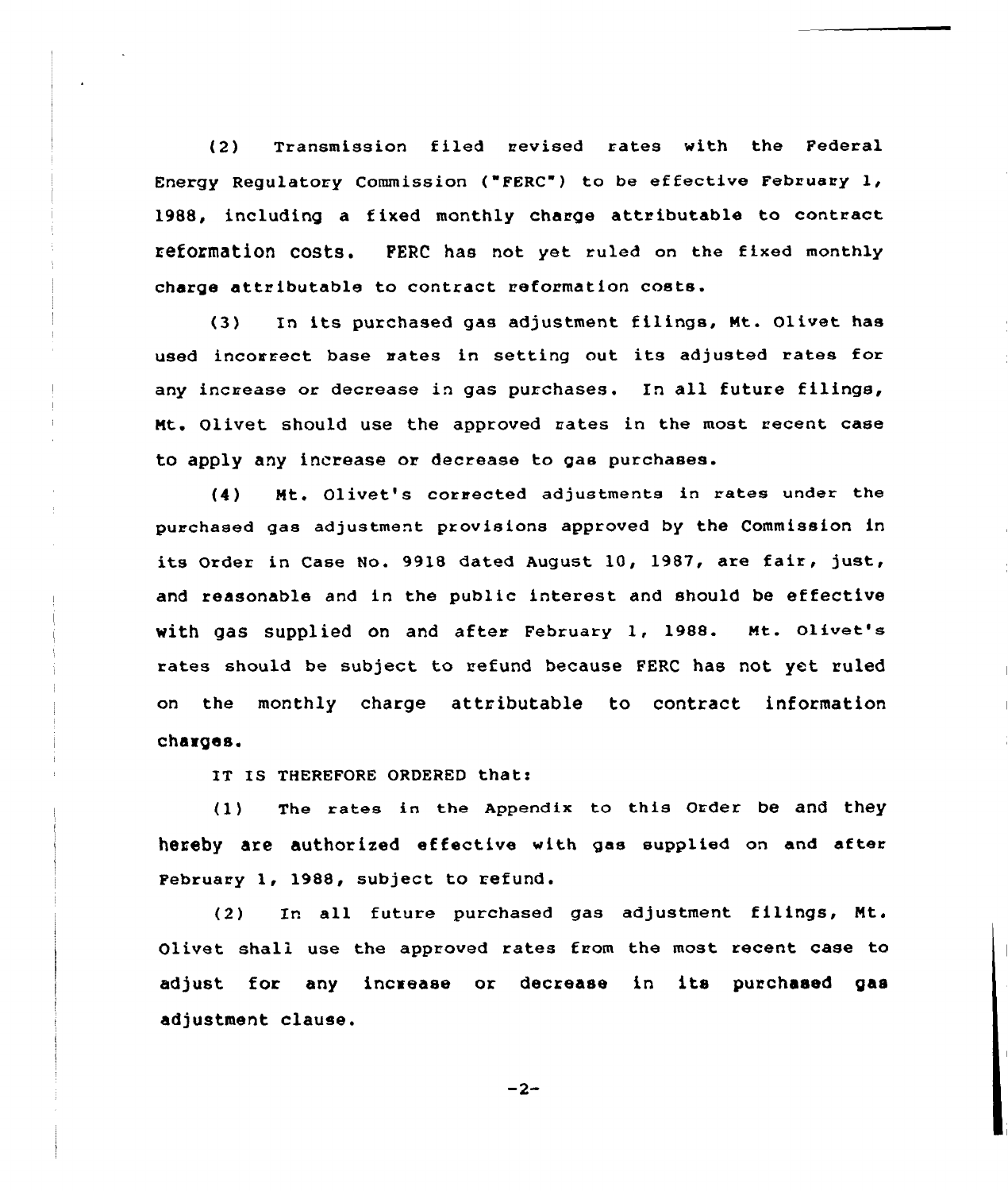$(3)$ Within 30 days of the date of this Order Mt. Olivet shall file with this Commission its revised tariffs setting out the rates authorized herein.

Done at Frankfort, Kentucky, this 5th day of February, 1988.

PUBLIC SERVICE COMMISSION

Chairman Chalrman

Terena MW lleand ssioner

ATTEST:

**Executive Director**